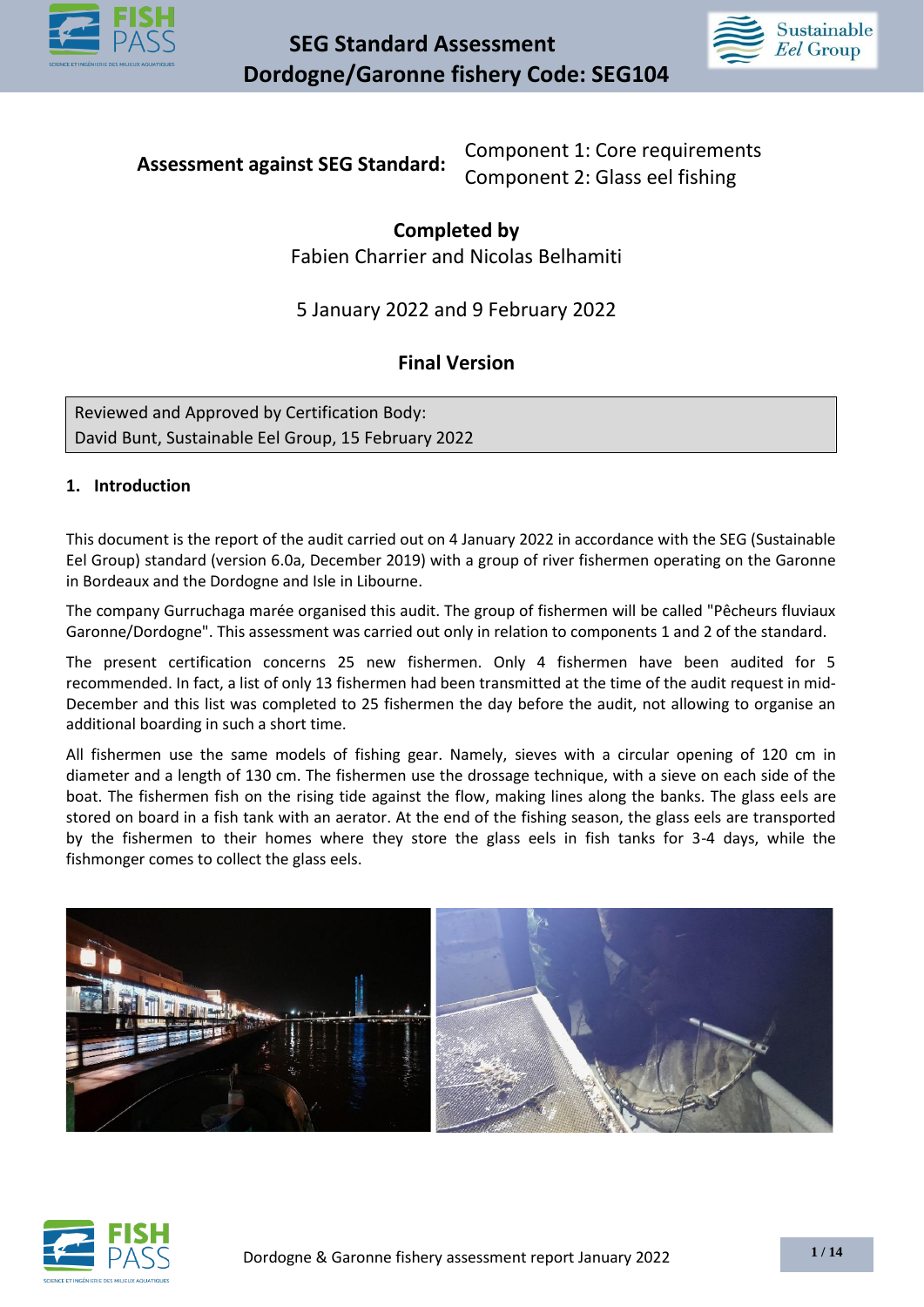



The following professional fishermen are concerned by this SEG certification process.

| <b>Nom</b>         | Prénom        | <b>Bateau</b>         |
|--------------------|---------------|-----------------------|
| <b>BAJOLLE</b>     | Robert        | CRESUS II, BD 3373    |
| <b>BONNIN</b>      | Jean-Bernard  | <b>SYLVIE</b>         |
| CHABOSSEAU         | Michel        | <b>MAKAEL</b>         |
| <b>CHARLES</b>     | Florian       |                       |
| <b>CHARLES</b>     | Gilles        | MAPI, TO 928939       |
| <b>DURAND</b>      | Mickael       |                       |
| <b>GAILLARD</b>    | Rodolphe      |                       |
| <b>HEMON</b>       | Florian       |                       |
| <b>MARICHULAR</b>  | Jean-François |                       |
| <b>PINQUET</b>     | Emmanuel      |                       |
| <b>RAYMOND</b>     | Michel        | <b>DAUPHIN</b>        |
| STASZKOW           | Jean-Jacques  |                       |
| <b>VIGNAC</b>      | Anthony       | KIKOU, BX 365 999     |
| <b>VIGNAC</b>      | Philippe      | TITI, BXA 240 95      |
| <b>GAUTHIER</b>    | Sébastien     |                       |
| <b>GAUTHIER</b>    | Philippe      |                       |
| <b>HAUCHECORNE</b> | Jean-Marie    |                       |
| <b>VIDAL</b>       | Ludovic       |                       |
| <b>DUPOND</b>      | Frédéric      |                       |
| <b>DUPOND</b>      | David         |                       |
| <b>DUPOND</b>      | Erick         |                       |
| <b>DESQUEYROUX</b> | Vincent       |                       |
| <b>BEAUCAILLOU</b> | Jean-Luc      |                       |
| <b>BOULADOU</b>    | Bernard       | LE COUCOU, BXE 34980X |
| <b>XANS</b>        | Bernard       | NOLHAN-ELODIE         |

#### **2. The assessment**

The assessor was Fabien Charrier for Fish-Pass. The audit took place on the tide of 4 January 2022. The audit was carried out with 4 fishermen: Robert Bajolle, Emmanuel Pinquet, Anthony Vignac, Philippe Vignac.

#### **3. Client Contact Details**

The company Gurruchaga Marée has requested this audit. The resource persons are Mr. Jacky Arteaud and Mr. Jerome Gurruchaga

| <b>Client Contact Name</b> | Gurruchaga Marée        |  |
|----------------------------|-------------------------|--|
| <b>Client Address</b>      | 88 route de la corniche |  |
|                            | 64700 Hendaye           |  |
| <b>Client Email</b>        | gurrumaree@wanadoo.fr   |  |
| <b>Client Phone Number</b> | 06 73 81 17 99          |  |

#### **4. Results of the assessment**

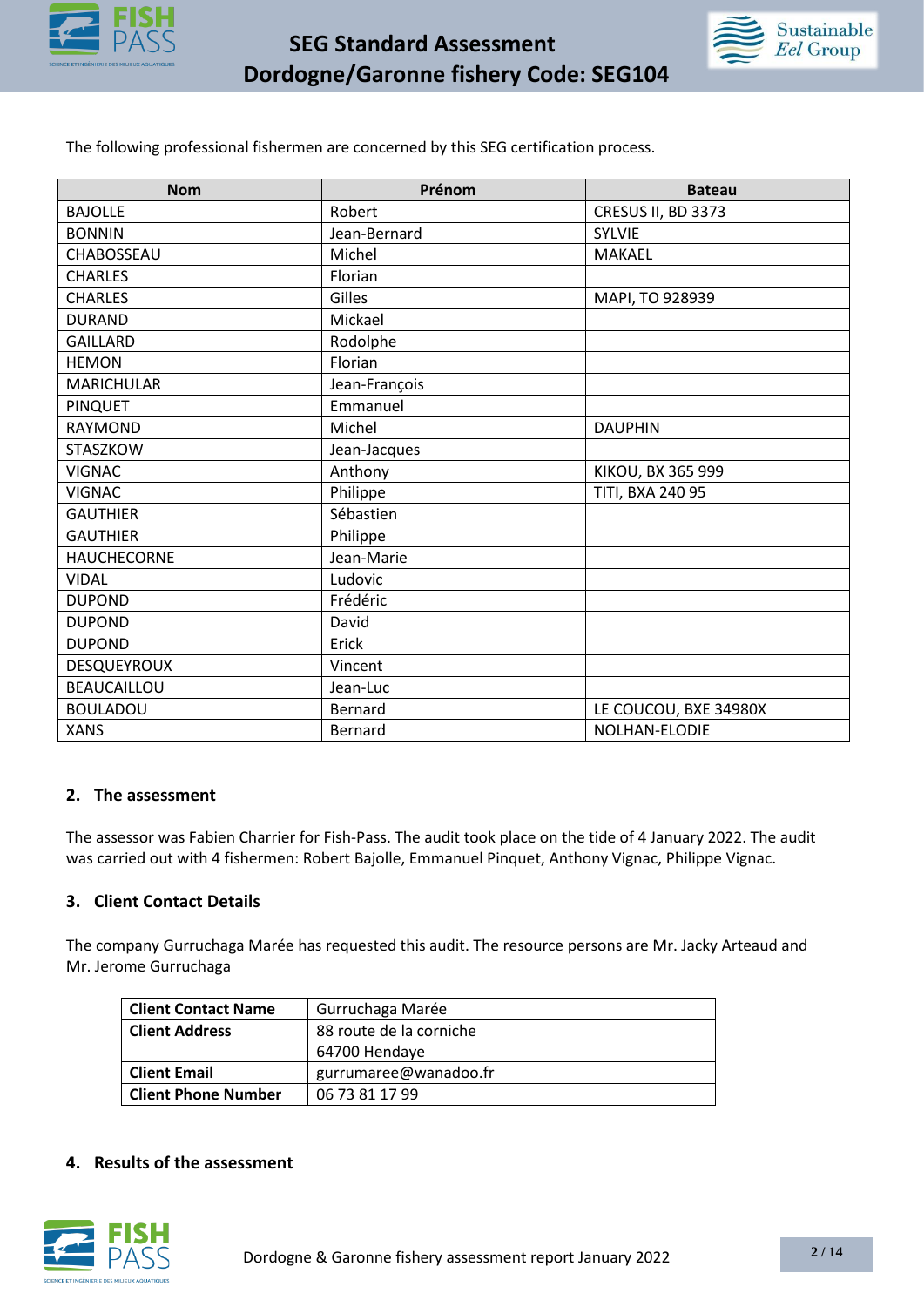



The outcome of this assessment is as follows:

| <b>Component 1: General Requirements</b>                             | Auditor's<br>findings | Weighting | <b>Score</b> |
|----------------------------------------------------------------------|-----------------------|-----------|--------------|
| 1.1 Commitment to Legality                                           | Responsible           |           | 1            |
| 1.2 Contribution to eel conservation projects (bonus)                | N/A                   | N/A       | N/A          |
| 1.3 The organisation trades in certified responsibly sourced<br>eels | N/A                   | N/A       | N/A          |
| 1.4 Traceability:                                                    |                       |           |              |
| Incoming products, separation and segregation<br>1.4.1               | Responsible           |           |              |
| Outgoing products<br>1.4.2                                           | Responsible           |           |              |
| Record keeping and documentation<br>1.4.3                            | Responsible           |           |              |
| 1.5.1<br>Biosecurity & welfare - Biosecurity measures are<br>adopted | Responsible           |           |              |
|                                                                      | Total                 | 5         | 5            |
| <b>Percentage Responsibility Score:</b>                              |                       | 100%      |              |

**Finding**: The fishery achieves a score of 100% for component 1 General requirements.

| <b>Component 2: Glass eel fishing</b>                                                                                          | Auditor's<br>findings | Weighting     | <b>Score</b> |
|--------------------------------------------------------------------------------------------------------------------------------|-----------------------|---------------|--------------|
| 2.1 Eel fishing is in a catchment that is meeting its<br>escapement targets                                                    | Aspiring              | 2             | 0            |
| progress with the applicant's<br>2.2 There is good<br>responsibilities in the eel management plan for the<br>river or district | Aspiring              |               |              |
| 2.3 The fishery is well managed                                                                                                | Responsible           | 1             | 1            |
| 2.4 Mortality during fishing is minimised                                                                                      | Aspiring              | $\mathcal{P}$ | $\Omega$     |
| 2.5 The fishery has negligible impacts on by-catch species                                                                     | Responsible           | 1             | 1            |
| 2.6 The fishery has negligible impacts on rare or other<br>protected species                                                   | Responsible           | 1             |              |
| 2.7 The fishery has negligible impacts on habitats                                                                             | Responsible           | 1             |              |
| 2.8 Transport                                                                                                                  | Responsible           |               |              |
| 2.9 Bonus score: fishermen donate a proportion of their<br>catch for a local positive contribution                             | N/A                   | N/A           | N/A          |
|                                                                                                                                | Total                 | 11            | 5            |
| <b>Percentage Responsibility Score:</b>                                                                                        |                       | 46%           |              |

**Finding**: The fishery achieves a score of 46% for component 2 Glass eel fishing.

#### **Summary of assessment and scoring**

| Component | <b>Not Met</b>                                     | <b>Aspiring</b> | Responsible |
|-----------|----------------------------------------------------|-----------------|-------------|
|           |                                                    |                 |             |
|           |                                                    |                 |             |
| Total     |                                                    |                 |             |
|           | <b>Total Responsibility Score:</b><br>$\mathbf{r}$ | 10/16           | 63%         |

**Summary finding:** 

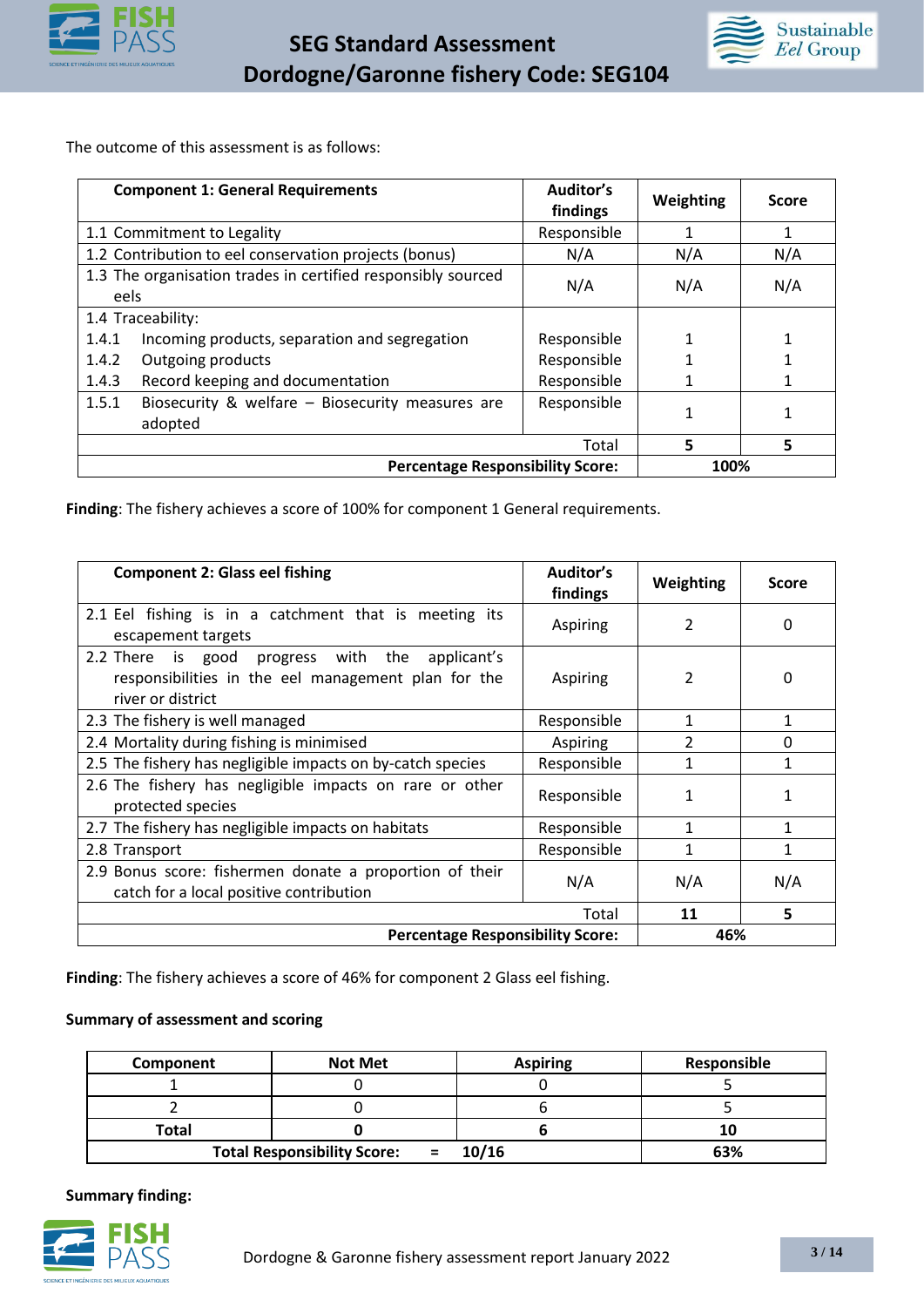



The "Garonne/Dordogne" fishery achieved a score of 63% and can be considered responsible under the SEG standard

#### **5. Recommendations:**

With a score on the responsibility criteria of 63%, the "Garonne/Dordogne" fishery has reached the level required to be considered responsible under the condition that the following recommendations are followed in relation to the fishery

- 1. Regarding criterion 2.4, several things need to be improved. The average fishing speeds are higher than required by the SEG standard, but lower than recommended in the "Guide De Bonnes Pratiques pour la filière civelière". In addition, no monitoring of mortality in the home tanks is carried out. However, the practices observed on board appear to be in line with responsible glass eel fishing, as no mortality was observed on board. We make the following recommendations, which should be applied until the control audit:
	- a. Speeds should be reduced as much as possible, especially when the fisherman is going against the current.
	- b. The majority of the fishermen audited have a fish tank at home which they use to store glass eels for a minimum of 48 hours. However, for the majority, no mortality monitoring is carried out on these tanks. We recommend that, as soon as possible, the fishermen keep a logbook of mortalities at home which they can provide to the auditor during the control audit. Mortality should be linked to a period and a quantity of glass eels caught (fishing log). For greater legibility, it is preferable that the elver releases during sales are also indicated. An example:

| Date       | Quantity added to<br>the tank (g) | Mortality (g) or<br>Number of individuals<br>'N) | <b>Quantity leaving</b><br>the fish tank (g) |
|------------|-----------------------------------|--------------------------------------------------|----------------------------------------------|
| 04/01/2021 | 1890                              |                                                  |                                              |
| 05/01/2021 | 910                               |                                                  |                                              |
| 06/01/2021 |                                   |                                                  |                                              |
| 07/01/2021 | 500                               | 20                                               |                                              |
| 08/01/2021 |                                   |                                                  | 3260                                         |

The exit weight may not necessarily correspond to the weight fished + mortality. This may be due to weight loss and weighing accuracy.

- c. Fishermen who have nets with a mesh size greater than 1mm should plan to change or modify their gear to comply with the SEG standard (mesh size of 1mm or less at the codend). Similarly, a lengthening of the gear should be considered in order to reduce the pressure that can be exerted on glass eels when hauling. Fishermen should prove as soon as possible that they have changed their gear.
- d. A carmine blue staining test was carried out. It indicated skin lesions (score 2) for 8% of the glass eels. This score is the upper limit of the aspiring criterion. The change of nets should make it possible to improve this result.

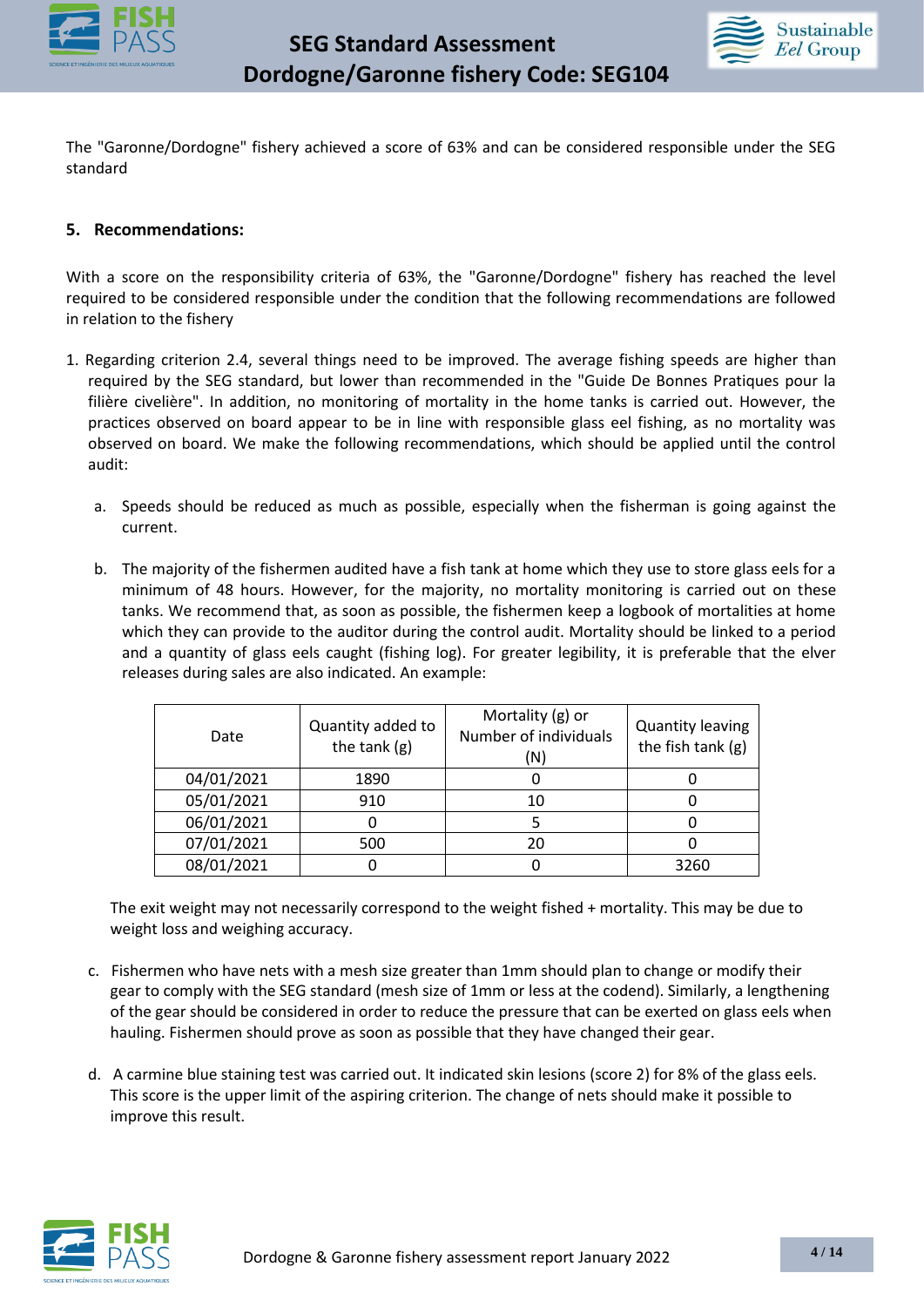



2 . Criteria 1.2 and 2.9 – by the next audit the fishery should have considered and implemented how to make a positive contribution to eel conservation projects.

#### **6. Next Audit**

| Question       | <b>Performance of the Client at Audit</b>                                                                                                                | <b>Yes</b>                     | <b>No</b> |
|----------------|----------------------------------------------------------------------------------------------------------------------------------------------------------|--------------------------------|-----------|
| $\mathbf{1}$   | Has the client been part of any external investigation<br>which may be of concern to SEG AND/OR been<br>suspended from any other certification standard? | Enhanced<br>Surveillance       | Go to Q2  |
| $\mathfrak{p}$ | Has the client received a borderline <sup>1</sup> pass for a<br>Component in its previous audit?                                                         | Enhanced<br>Surveillance       | Go to Q3  |
| 3              | Does the client only buy and sell product (does not<br>physically handle it?)                                                                            | <b>Minimum</b><br>Surveillance | Go to Q4  |
| 4              | All other scenarios                                                                                                                                      | <b>Standard Surveillance</b>   |           |

|                          | <b>Certification</b><br><b>Audit</b> | Year 1               | Year 2               | Year 3               | Year 4<br><b>Recertification</b><br><b>Audit</b> |
|--------------------------|--------------------------------------|----------------------|----------------------|----------------------|--------------------------------------------------|
| Minimum<br>Surveillance  | On-Site Audit                        | No Audit             | Remote Audit         | No Audit             | On-Site Audit                                    |
| Standard<br>Surveillance | On-Site Audit                        | No Audit             | On-Site Audit        | No Audit             | On-Site Audit                                    |
| Enhanced<br>Surveillance | <b>On-Site Audit</b>                 | <b>On-Site Audit</b> | <b>On-Site Audit</b> | <b>On-Site Audit</b> | <b>On-Site Audit</b>                             |

**In view of the deviations observed in the fishing gear (mesh size too large) and the fairly high speeds of some fishermen, we recommend increased monitoring. The next control audit should take place by January 2023 in order to verify the correct application of the recommendations.**

**7. The Assessment**

**The tables below detail the reasons for the ratings given above for each component.**

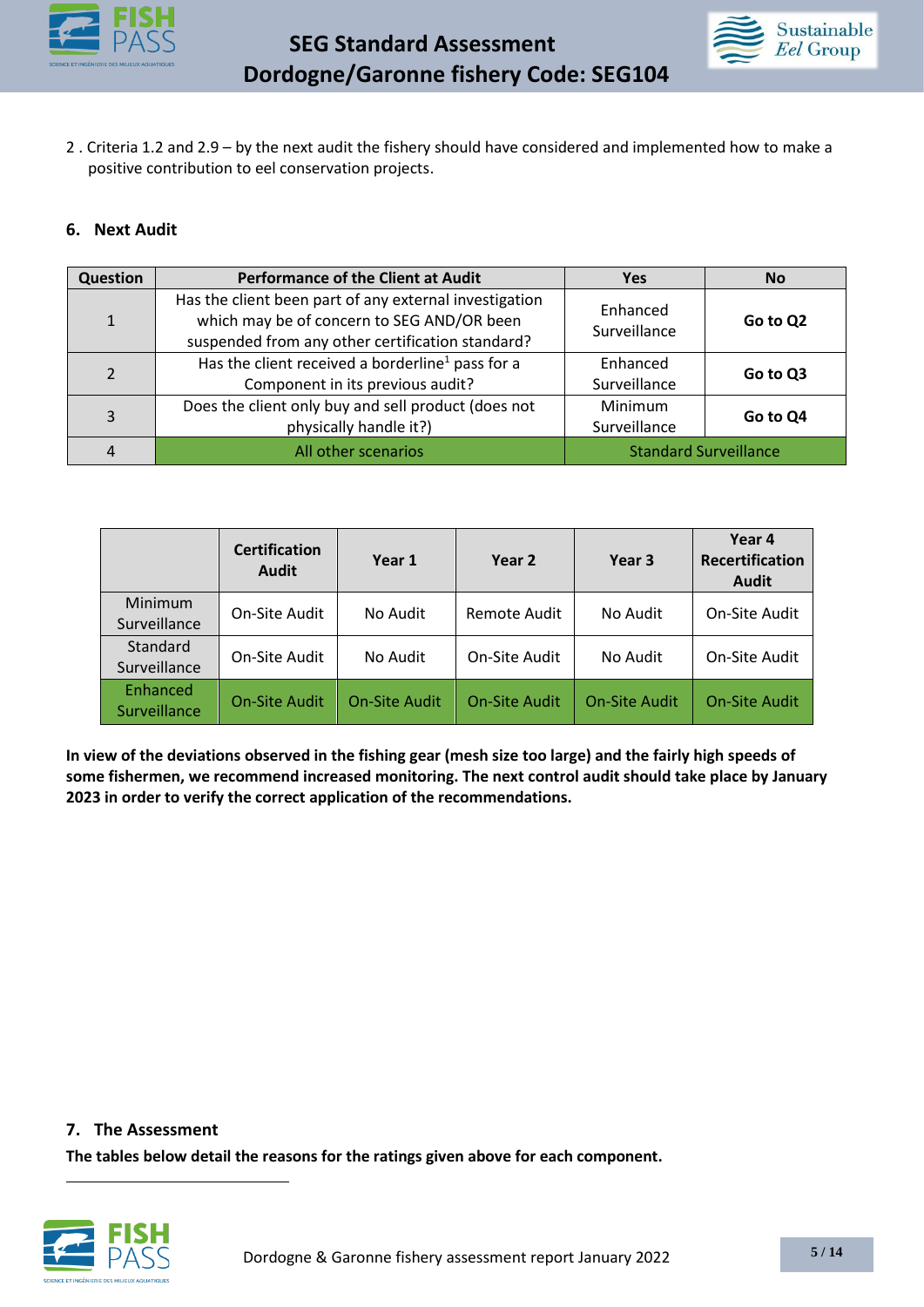



| Component 1 – Generic requirements (Weighting: 1 for each criterion) |                                                                                                                                                                  |  |
|----------------------------------------------------------------------|------------------------------------------------------------------------------------------------------------------------------------------------------------------|--|
|                                                                      | <b>Criterion 1.1: Commitment to legality</b>                                                                                                                     |  |
| <b>Responsible</b><br><b>indicators</b>                              | For at least the past two years: the organisation has not been found guilty for any offences<br>relating to eel fishing or trading.                              |  |
| <b>Aspiring</b><br><b>indicators</b>                                 | For at least the past 12 months: the organisation has not been found guilty for any offences<br>relating to eel fishing or trading.                              |  |
| <b>Discussion</b>                                                    | The four fishermen audited had not been found guilty for any offences relating to eel fishing<br>over the previous 24 months.<br>The criterion is therefore met. |  |
| Score                                                                | Responsible                                                                                                                                                      |  |

**Criterion 1.2: Contribution to Eel Conservation Projects. (Optional bonus score) (The intention is for this to be mandatory from summer 2020) Responsible indicators**  The organisation donates at least 2% of its profits or at least 20% of its corporate responsibility programme to projects that make a positive contribution to eel conservation or population enhancement, such as Eel Stewardship Funds, River Restoration projects, conservation and education projects. **Aspiring indicators**  The organisation donates  $1 - 1.99%$  of its profits or 10 - 20% of its corporate responsibility programme to projects that make a positive contribution to eel conservation or population enhancement, such as Eel Stewardship Funds, River Restoration projects, conservation and education projects. Discussion Fishermen do not make donations. It should be considered and implemented by the next audit Score | Not Applicable

|                                         | Criterion 1.3: The organisation trades in certified responsibly sourced eel                                                                                                          |
|-----------------------------------------|--------------------------------------------------------------------------------------------------------------------------------------------------------------------------------------|
| <b>Responsible</b><br><b>indicators</b> | The organisation trades in at least 50% (by number) of certified responsibly sourced eel and<br>has the documentation to demonstrate that.                                           |
| <b>Aspiring</b><br><b>indicators</b>    | The organisation trades in $10 - 49.9\%$ (by number) of certified responsibly sourced eel and<br>has the documentation to demonstrate that.                                          |
| <b>Discussion</b>                       | The audit only concerns fishermen who have not yet been certified SEG and who therefore do<br>not yet market certified eels. They are therefore not yet concerned by this criterion. |
| Score                                   | Not Applicable                                                                                                                                                                       |

#### **Criterion 1.4: Traceability**

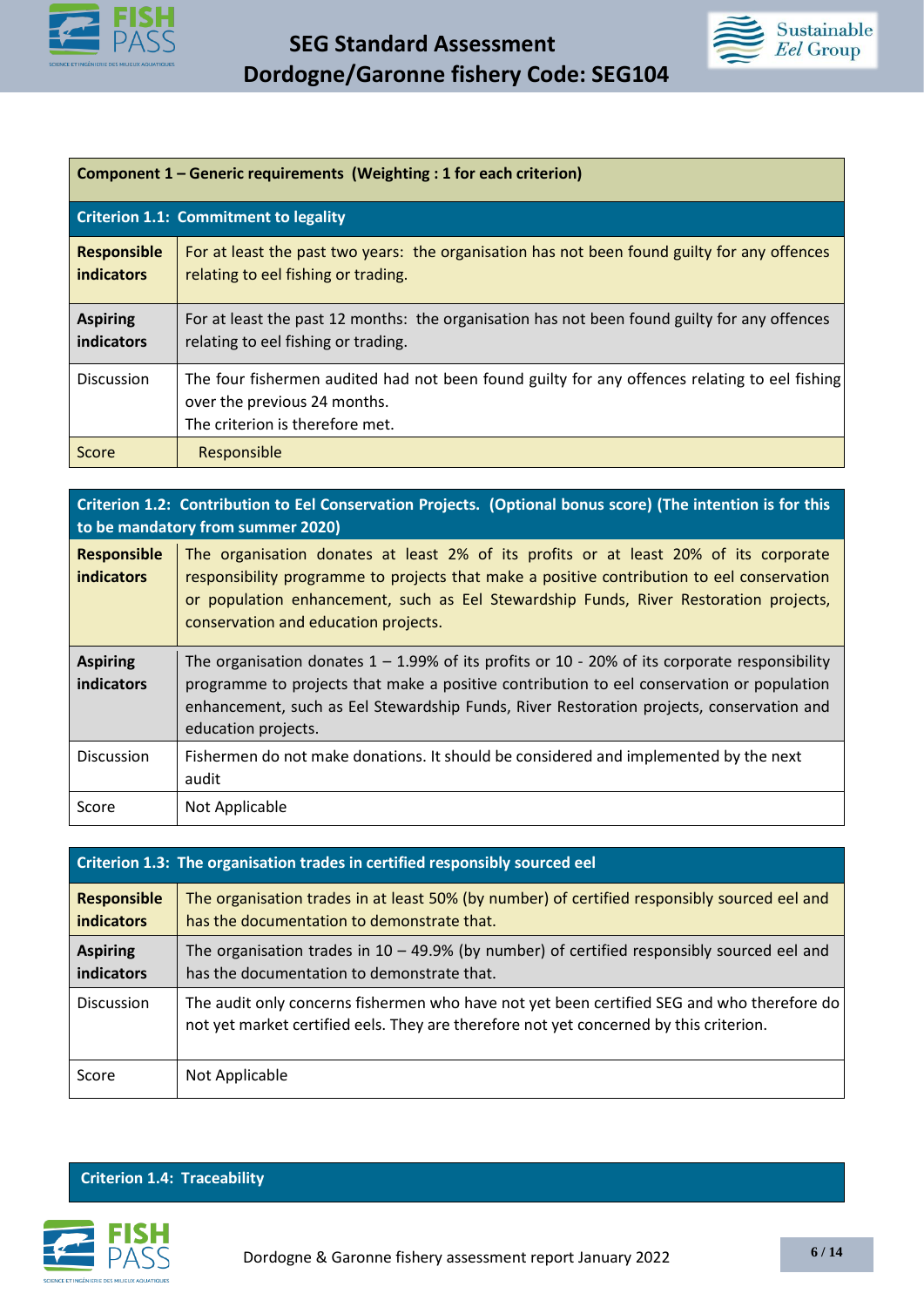



|                                         | 1.4.1: Traceability - Incoming product, separation and segregation                                                                                                                                                                                                                                                                                                                                                                                                                                                                                                                                                                                 |
|-----------------------------------------|----------------------------------------------------------------------------------------------------------------------------------------------------------------------------------------------------------------------------------------------------------------------------------------------------------------------------------------------------------------------------------------------------------------------------------------------------------------------------------------------------------------------------------------------------------------------------------------------------------------------------------------------------|
| <b>Responsible</b><br><b>indicators</b> | • Certified and uncertified eel products can be clearly and easily traced back to their source.<br>. Where a fishery or buyer, an electronic tele-declaration system is used.<br>. It operates a clear system which ensures that the product remains separated at all stages<br>from arrival to dispatch from non-certified eel products.<br>. The organisation ensures that any products wishing to make a claim as certified do not<br>contain any non-certified eel-based ingredients.<br>. If resolved through mass- or number- balance calculations, the margin of error does not<br>exceed 2%.                                               |
| <b>Aspiring</b><br>indicators           | • Certified and uncertified eel products can be traced back to their source.<br>• If segregation is not possible, there are clear and auditable records of the numbers of<br>certified and uncertified eels entering the organisation at each facility.<br>. It can demonstrate through auditable records that the number of certified eels exiting the<br>organisation in a ear did not exceed the number that entered.<br>• If resolved through mass- or number- balance calculations, the margin of error does not<br>exceed 5% or if a farm, the 2800 pieces per 1 kg of glass eels is applied.                                                |
| <b>Discussion</b>                       | To monitor professional river fishing, the OFB (French office for biodiversity) has developed<br>the Cesmia application to declare catches by remote declaration via sms.<br>The decree of 29 January 2020 makes its use mandatory for professional fishermen to<br>declare their eel catches within 24 hours in order to meet the administration's objective of<br>rapid knowledge of quota consumption. This system is therefore used by all four fishermen.<br>The fishermen also fill in fishing forms in paper format, which are used as transport<br>vouchers, proof for the fishmonger and proof in the event of checks by the authorities. |
| Score                                   | Responsible                                                                                                                                                                                                                                                                                                                                                                                                                                                                                                                                                                                                                                        |

|                                         | 1.4.2: Traceability - Outgoing product                                                                                                                                                                                                                                                                                                                                   |
|-----------------------------------------|--------------------------------------------------------------------------------------------------------------------------------------------------------------------------------------------------------------------------------------------------------------------------------------------------------------------------------------------------------------------------|
| <b>Responsible</b><br><b>indicators</b> | • Where a fishery or buyer, an electronic tele-declaration system is used<br>. Documentation is well maintained with a maximum of 2% error in the following:<br>• The organisation correctly uses batch-coding for labelling certified product, which can be<br>on the packaging for the product, or included in the documentation (e.g. invoice) with the<br>assignment |
|                                         | • All product to be sold as certified by an organisation is accompanied by an invoice which<br>meets the following criteria:                                                                                                                                                                                                                                             |
|                                         | Includes an appropriate batch code<br>٠<br>Includes a record of the quantity (no. & weight) of product and to whom it was sold                                                                                                                                                                                                                                           |

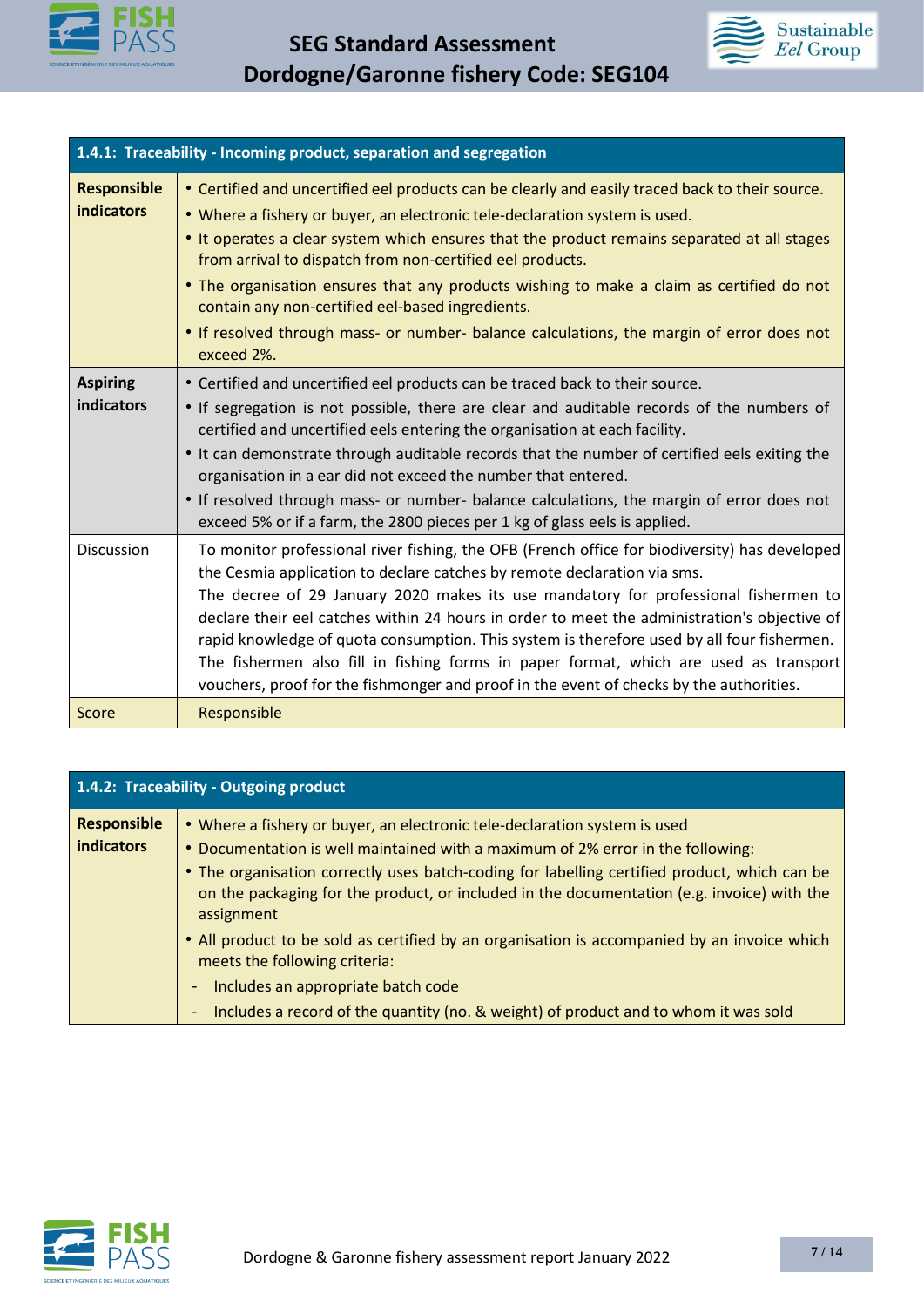



| <b>Aspiring</b><br>indicators | Documentation is well maintained. If resolved through mass- or number- balance<br>$\bullet$<br>calculations, the margin of error does not exceed 5% in the following (or if a farm, the<br>2800 pieces per 1 kg of glass eels is applied):<br>The organisation correctly uses batch-coding for labelling certified product, which can be<br>on the packaging for the product, or included in the documentation (e.g. invoice) with the<br>assignment. |
|-------------------------------|-------------------------------------------------------------------------------------------------------------------------------------------------------------------------------------------------------------------------------------------------------------------------------------------------------------------------------------------------------------------------------------------------------------------------------------------------------|
|                               | All products to be sold as certified by an organisation are accompanied by an invoice<br>which meets the following criteria:<br>- Includes an appropriate batch code.<br>- Includes a record of the quantity (no. & weight) of product and to whom it was sold.                                                                                                                                                                                       |
| <b>Discussion</b>             | As for the previous point, this audit concerns only fishermen who all use electronic<br>reporting.<br>The criterion is therefore met.                                                                                                                                                                                                                                                                                                                 |
| Score                         | Responsible                                                                                                                                                                                                                                                                                                                                                                                                                                           |

| 1.4.3: Traceability - Record keeping and documentation |                                                                                                                                                                                                                                                                                                                                                                                                                                                                                                                                                                                                                                                                                                                                                |
|--------------------------------------------------------|------------------------------------------------------------------------------------------------------------------------------------------------------------------------------------------------------------------------------------------------------------------------------------------------------------------------------------------------------------------------------------------------------------------------------------------------------------------------------------------------------------------------------------------------------------------------------------------------------------------------------------------------------------------------------------------------------------------------------------------------|
| <b>Responsible</b><br><b>indicators</b>                | The organisation operates a system that allows the tracking and tracing of all eel from<br>$\bullet$<br>purchase to sale and including any steps in between. In the case of live eels this should<br>include the ability to track each batch delivered to a buyer to be connected back to a<br>water, a time period (maximum duration one month) and specific fisherman/vessel.<br>If a fisherman or buyer, a tele-declaration system is used to report catches and trade.<br>$\bullet$<br>The organisation operates a system that also allows for the completion of a batch<br>$\bullet$<br>reconciliation of eel product by weight over a given period.<br>The organisation maintains records for a minimum of three (3) years.<br>$\bullet$ |
| <b>Aspiring</b><br>indicators                          | The above requirements are met except that:<br>Records have been maintained for less than three (3) years<br>If a fisherman or trader, a tele-declaration system is planned to be used to report catches<br>and trade in the next season                                                                                                                                                                                                                                                                                                                                                                                                                                                                                                       |
| <b>Discussion</b>                                      | As for criterion 1.4.1, this audit concerns only fishermen and all of them use electronic<br>reporting.<br>The criterion is therefore met.                                                                                                                                                                                                                                                                                                                                                                                                                                                                                                                                                                                                     |
| Score                                                  | Responsible                                                                                                                                                                                                                                                                                                                                                                                                                                                                                                                                                                                                                                                                                                                                    |

## **Criterion 1.5: Biosecurity & welfare – Eel and eel products are provided with minimal risk of diseases, parasites and alien species**

| 1.5.1 Eel Fishing: Biosecurity measures are adopted |                                                                                                                                                            |
|-----------------------------------------------------|------------------------------------------------------------------------------------------------------------------------------------------------------------|
| Responsible<br>indicators                           | • The fishery conducts good biosecurity measures such as the disinfection and drying of nets<br>and equipment between each fishing in different waters. OR |
|                                                     | • The fishermen only operate in the same river or estuary, with no risk of transferring<br>diseases or alien species between catchments.                   |

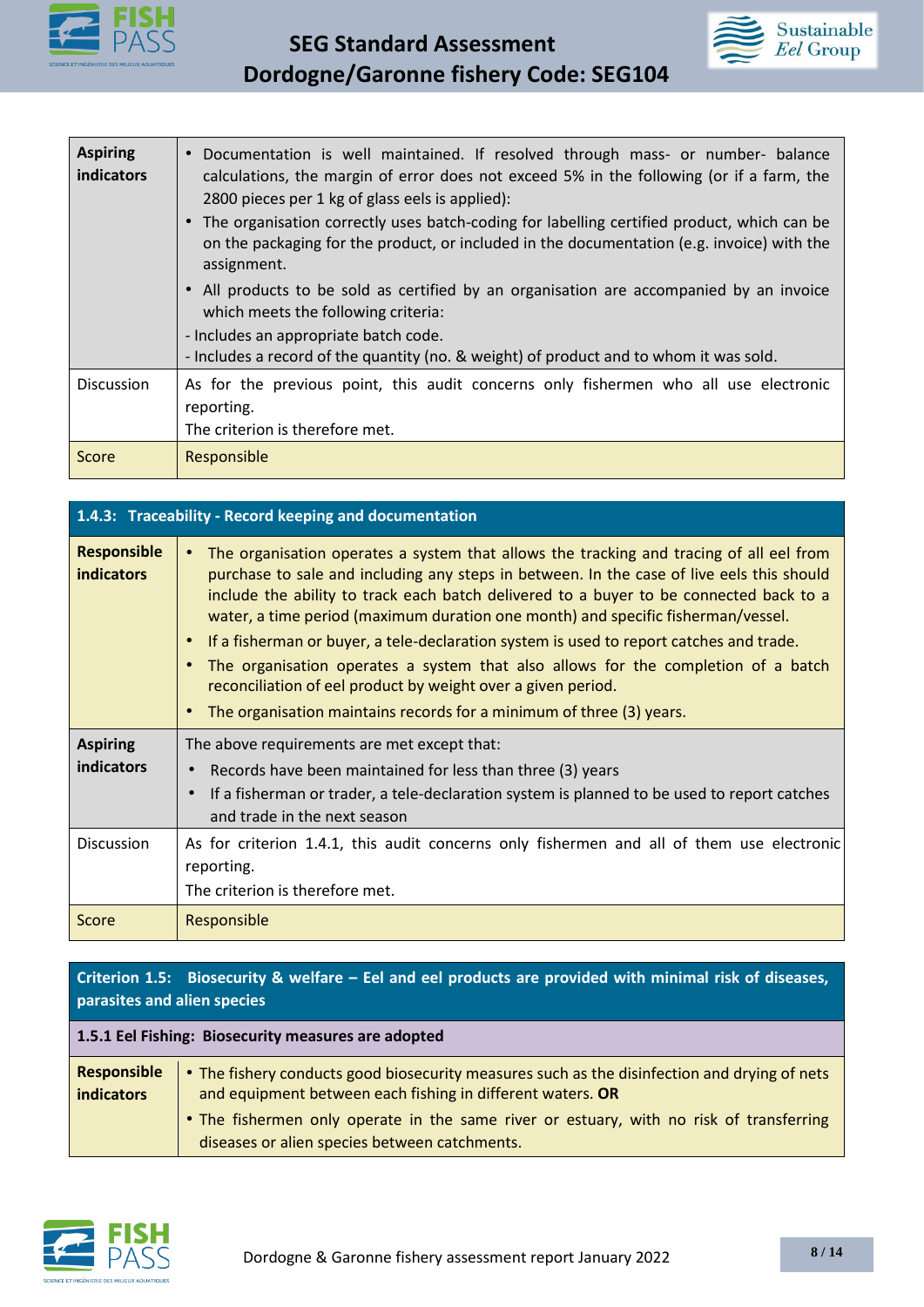



| <b>Discussion</b> | Of the fishermen audited, only one operates solely on the Garonne. The other three fishers<br>operate on the Garonne, the Dordogne and the Isle depending on hydrological conditions<br>and the abundance of elvers. However, the fishing sites are quite close, the Dordogne and<br>the Garonne join to form the Gironde downstream of Bordeaux, and the Isle is the first<br>tributary of the Dordogne at the level of the town of Libourne. All these sites are connected<br>via the river continuum (no dams).<br>Also, the nets are dried between each tide.<br>The criterion is therefore met. |
|-------------------|------------------------------------------------------------------------------------------------------------------------------------------------------------------------------------------------------------------------------------------------------------------------------------------------------------------------------------------------------------------------------------------------------------------------------------------------------------------------------------------------------------------------------------------------------------------------------------------------------|
| Score             | Responsible                                                                                                                                                                                                                                                                                                                                                                                                                                                                                                                                                                                          |

| <b>Summary scores for Component 1</b>           |               |
|-------------------------------------------------|---------------|
| Not applicable                                  | $\mathcal{P}$ |
| Not met                                         | O             |
| Aspiring                                        | O             |
| Responsible                                     | 5             |
| Total possible                                  | 5             |
| % Responsibility (Responsible / Total possible) | 100%          |

| <b>Component 2 - Glass eel fishing</b>                                              |                                                                                                                                                                                                                                                                                                                                                                                                                                                                                                                                                                                                                                                                                                                                                                                                                                                                                                       |
|-------------------------------------------------------------------------------------|-------------------------------------------------------------------------------------------------------------------------------------------------------------------------------------------------------------------------------------------------------------------------------------------------------------------------------------------------------------------------------------------------------------------------------------------------------------------------------------------------------------------------------------------------------------------------------------------------------------------------------------------------------------------------------------------------------------------------------------------------------------------------------------------------------------------------------------------------------------------------------------------------------|
| Criterion 2.1: Eel fishing is in a catchment that is meeting its escapement targets |                                                                                                                                                                                                                                                                                                                                                                                                                                                                                                                                                                                                                                                                                                                                                                                                                                                                                                       |
| <b>Weighting: 2</b>                                                                 |                                                                                                                                                                                                                                                                                                                                                                                                                                                                                                                                                                                                                                                                                                                                                                                                                                                                                                       |
| <b>Sustainable</b><br><b>Indicator</b>                                              | There are good data which show to the satisfaction of the fisheries authority that the EU<br>silver eel 40% escapement target (40% B0) is being achieved for the river or in the eel<br>management district.                                                                                                                                                                                                                                                                                                                                                                                                                                                                                                                                                                                                                                                                                          |
| <b>Responsible</b><br><b>indicators</b>                                             | There are good data which show to the satisfaction of the fisheries authority that at least<br>70% of the Bbest target for silver eel escapement is being met in the river or eel<br>management district.                                                                                                                                                                                                                                                                                                                                                                                                                                                                                                                                                                                                                                                                                             |
| <b>Aspiring</b><br>indicators                                                       | Eel fishing is in a place accepted by the fishery authority as providing a positive contribution<br>to the eel stock or, the river or RBD is meeting 40% - < 70% of the Bbest target.                                                                                                                                                                                                                                                                                                                                                                                                                                                                                                                                                                                                                                                                                                                 |
| <b>Discussion</b>                                                                   | The information available on this subject (Report of the Eel Management Plan in France,<br>2018) shows that, for the moment, the objective of 40% of the BO or 70% of the BBEST is not<br>achieved, both in the UGA concerned (GDC) and in the other French UGA. Moreover, we do<br>not have precise information by catchment area to judge this criterion more accurately.<br>However, all the actions foreseen in the French Eel Management Plan (PGA) have been<br>implemented and the recovery of the eel stock requires a long-term action. The effects of the<br>measures taken in recent years are not yet observable. The actions taken by the fishing<br>sector are detailed in the following criterion.<br>Considering all this, the criterion has not been met, but significant efforts have been made<br>since the establishment of the GPA, in particular by the professional fishermen. |
| <b>Score</b>                                                                        | <b>Aspiring</b>                                                                                                                                                                                                                                                                                                                                                                                                                                                                                                                                                                                                                                                                                                                                                                                                                                                                                       |

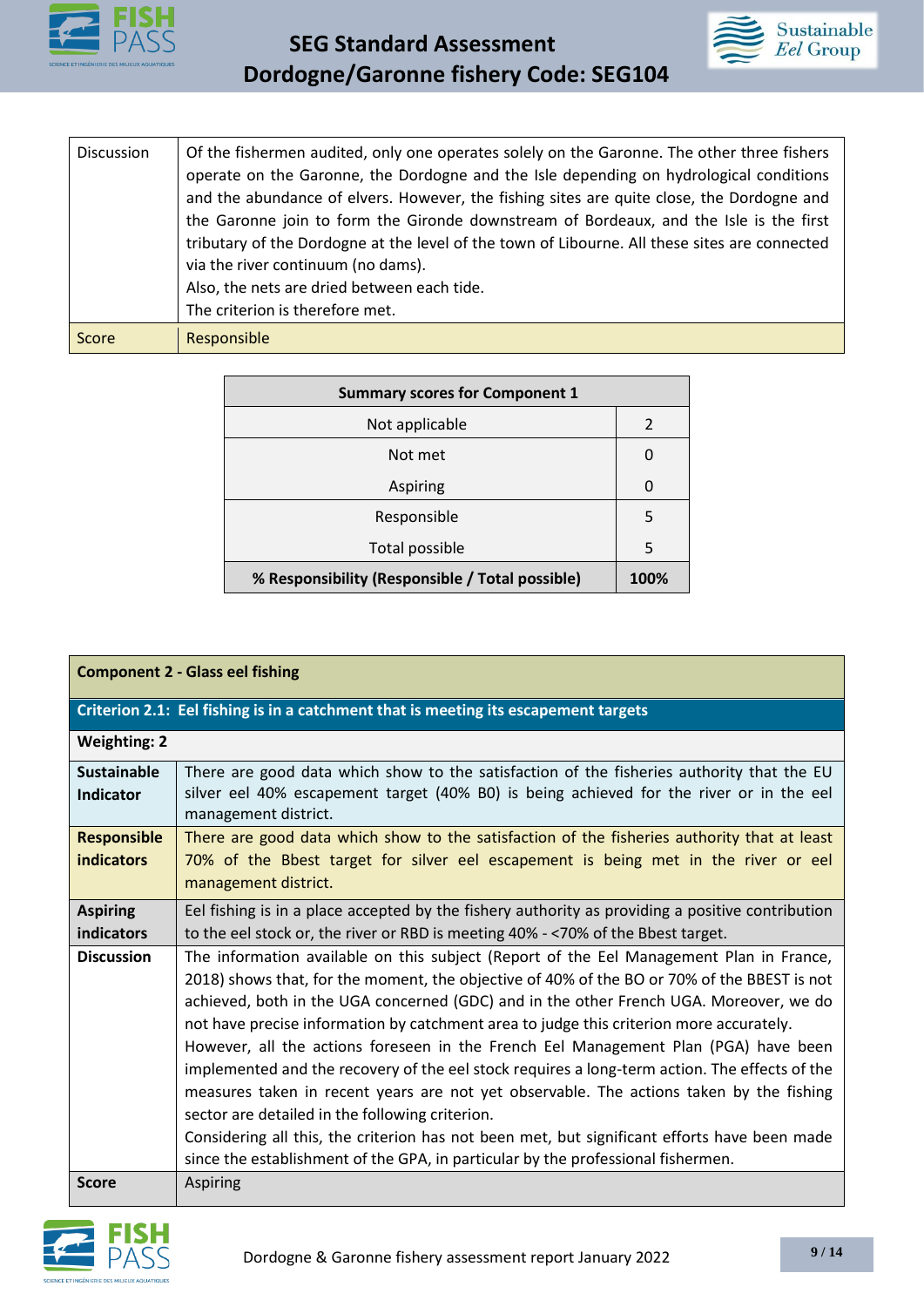



**Criterion 2.2: There is good progress with the applicant's responsibilities in the Eel Management Plan for the river or District** 

| <b>Weighting: 2</b>                     |                                                                                                                                                                                                                                                                                                                                                                                                                                                                                                                                                                                                                                                                                                                                                                                                                                                                                                                                                                                                                                                                                                                                        |
|-----------------------------------------|----------------------------------------------------------------------------------------------------------------------------------------------------------------------------------------------------------------------------------------------------------------------------------------------------------------------------------------------------------------------------------------------------------------------------------------------------------------------------------------------------------------------------------------------------------------------------------------------------------------------------------------------------------------------------------------------------------------------------------------------------------------------------------------------------------------------------------------------------------------------------------------------------------------------------------------------------------------------------------------------------------------------------------------------------------------------------------------------------------------------------------------|
| <b>Responsible</b><br><b>indicators</b> | There is credible progress with at least 75% of the actions relating to the fishery for the<br>implementation of the Eel Management Plan for the river or eel management district.                                                                                                                                                                                                                                                                                                                                                                                                                                                                                                                                                                                                                                                                                                                                                                                                                                                                                                                                                     |
| <b>Aspiring</b><br><b>indicators</b>    | There is credible progress with at least 50% of the actions relating to the fishery for the<br>implementation of the Eel Management Plan for the river or eel management district.                                                                                                                                                                                                                                                                                                                                                                                                                                                                                                                                                                                                                                                                                                                                                                                                                                                                                                                                                     |
| <b>Discussion</b>                       | The professional fishing stakeholders have implemented the majority of the actions<br>related to the AMP.<br>Thus, the exploitation rate of the glass eel stock has clearly decreased since the<br>reference period. This rate has been relatively stable in recent years and fluctuates<br>around the management target.<br>The allocation of fishing licenses for glass eel has decreased by 57% between 2006 and<br>2018.<br>The ratio of the 40% consumption and 60% restocking fishing quota has been<br>unchanged since 2013. However, the objective of 60% of glass eels for European<br>restocking has never been reached, but the profession is getting closer to this objective<br>over the years. The achievement of this objective is dependent on the European market,<br>which is not the responsibility of the professional fishermen.<br>The overall catch quota has been increased for the 2021-2022 season to a total of 65 t,<br>an increase of +13% compared to the previous season. Given the current context and<br>the recent advice of ICES to close all eel fisheries. The increase in quotas is a bad signal |
|                                         | for the sustainability of the fishery.<br>Finally, France allocates between 5 and 10% of annual catches to French restocking<br>operations, 5.8% in 2018.                                                                                                                                                                                                                                                                                                                                                                                                                                                                                                                                                                                                                                                                                                                                                                                                                                                                                                                                                                              |
| <b>Score</b>                            | In view of all these elements that this criterion is scored aspiring.<br><b>Aspiring</b>                                                                                                                                                                                                                                                                                                                                                                                                                                                                                                                                                                                                                                                                                                                                                                                                                                                                                                                                                                                                                                               |

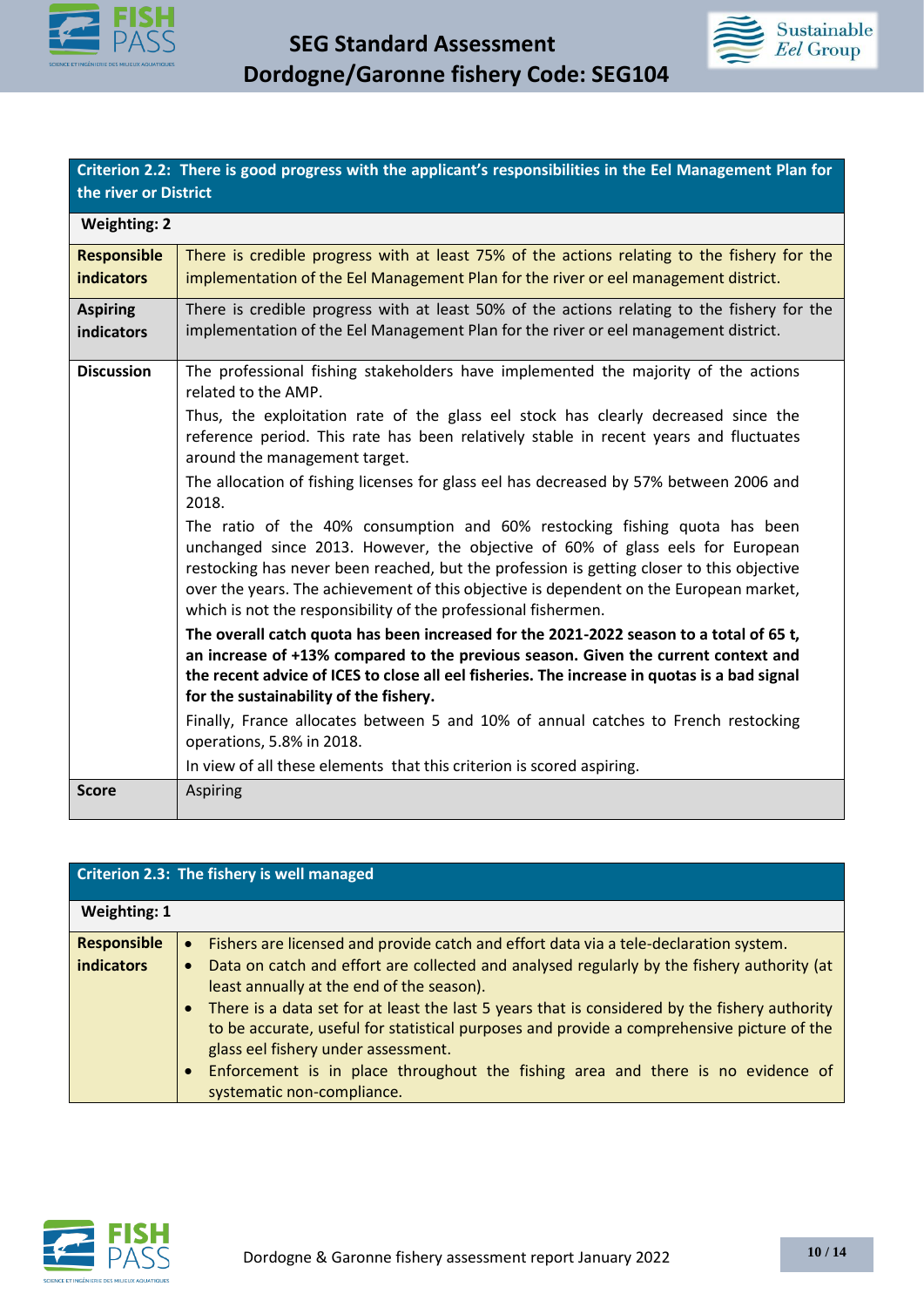



| <b>Aspiring</b>   | Fishers are licensed and provide catch and effort data.                                        |
|-------------------|------------------------------------------------------------------------------------------------|
| indicators        | Data on catch and effort are collected and analysed regularly by the fishery authority (at     |
|                   | least annually at the end of the season).                                                      |
|                   | There is a data set for at least the last 3 years that is considered by the fishery authority  |
|                   | to be accurate and provide enough information on the glass eel fishery under assessment        |
|                   | for management and to track annual trends in glass eel arrival.                                |
|                   | There is no evidence of systematic non-compliance.                                             |
| <b>Discussion</b> | The fishermen have a licence and make a remote declaration via the OFB's "CESMIA"              |
|                   | application, while at the same time using the paper fishing forms. This system allows real-    |
|                   | time monitoring of quota consumption                                                           |
|                   | The figures relating to fishing are also monitored by the Gironde departmental association of  |
|                   | professional fishermen.                                                                        |
|                   | The official data come from declarations to the administrative authorities. Thus, the OFB      |
|                   | collects and compiles the data for river fishing. During the glass eel fishing season. The OFB |
|                   | updates every 15 days during the glass eel fishing season the summary table of catches         |
|                   | recorded by Eel Management Unit (EMU).                                                         |
|                   | In May-June, when the season is over, the Ministry publishes a statistical summary             |
|                   | (consumption of quotas, market prices, number of fishmongers, etc.) by UGA. There is a         |
|                   | reliable data set of more than 5 years.                                                        |
|                   | This criterion is therefore met.                                                               |
|                   |                                                                                                |
| <b>Score</b>      | Responsible                                                                                    |

| <b>Criterion 2.4: Mortality during fishing is minimised</b> |                                                                                                                                                                                                                                                                                                                                                                                                                                                                                                                                                                                                                                                                                                                                                                                                                                                                                                                                                                                            |
|-------------------------------------------------------------|--------------------------------------------------------------------------------------------------------------------------------------------------------------------------------------------------------------------------------------------------------------------------------------------------------------------------------------------------------------------------------------------------------------------------------------------------------------------------------------------------------------------------------------------------------------------------------------------------------------------------------------------------------------------------------------------------------------------------------------------------------------------------------------------------------------------------------------------------------------------------------------------------------------------------------------------------------------------------------------------|
| <b>Weighting: 2</b>                                         |                                                                                                                                                                                                                                                                                                                                                                                                                                                                                                                                                                                                                                                                                                                                                                                                                                                                                                                                                                                            |
| <b>Responsible</b><br>indicators                            | Fishing is by hand-held nets and has effective nearby holding facilities OR<br>$\bullet$<br>Fishing from vessels meets the following criteria:<br>i) fishing is at slow speed (no more than 1 knot relative to water);<br>ii) haul duration is on average no longer than 20 minutes, with the maximum duration not<br>more than 30 minutes;<br>iii) mesh size of cod end no greater than 1mm;<br>iv) rest of the net designed such that glass eels do not become trapped or abraded;<br>v) vivier tank on board and in use;<br>vi) fishermen maintain accurate daily records of mortality. OR<br>Fishermen can demonstrate that the mortality rate of the catch over the duration of<br>$\bullet$<br>holding in the storage facility is less than 4% for each batch captured. OR<br>Fishing methods (in France) meet the criteria in Category 1 of the France Good Practice<br>$\bullet$<br>Guide. OR<br>The Carmin Indigo or similar test indicates that mortality averages less than 4%. |
| <b>Aspiring</b><br>indicators                               | Fishing from vessels meets the following criteria:<br>$\bullet$<br>i) fishing is at slow speed (no more than 1.5 knots relative to water);<br>ii) maximum haul duration no longer than 30 minutes;<br>iii) mesh size of cod end no greater than 1mm;<br>iv) rest of the net designed such that glass eels do not become trapped or abraded;<br>v) vivier tank on board and in use;<br>vi) fishermen maintain accurate daily records of mortality. OR<br>Fishermen can demonstrate that the mortality rate of the catch over the duration of<br>$\bullet$<br>holding in the storage facility is between 4% and 8% for each batch captured. OR<br>Fishing methods (in France) meet the criteria in Category 2 of the France Good Practice                                                                                                                                                                                                                                                    |

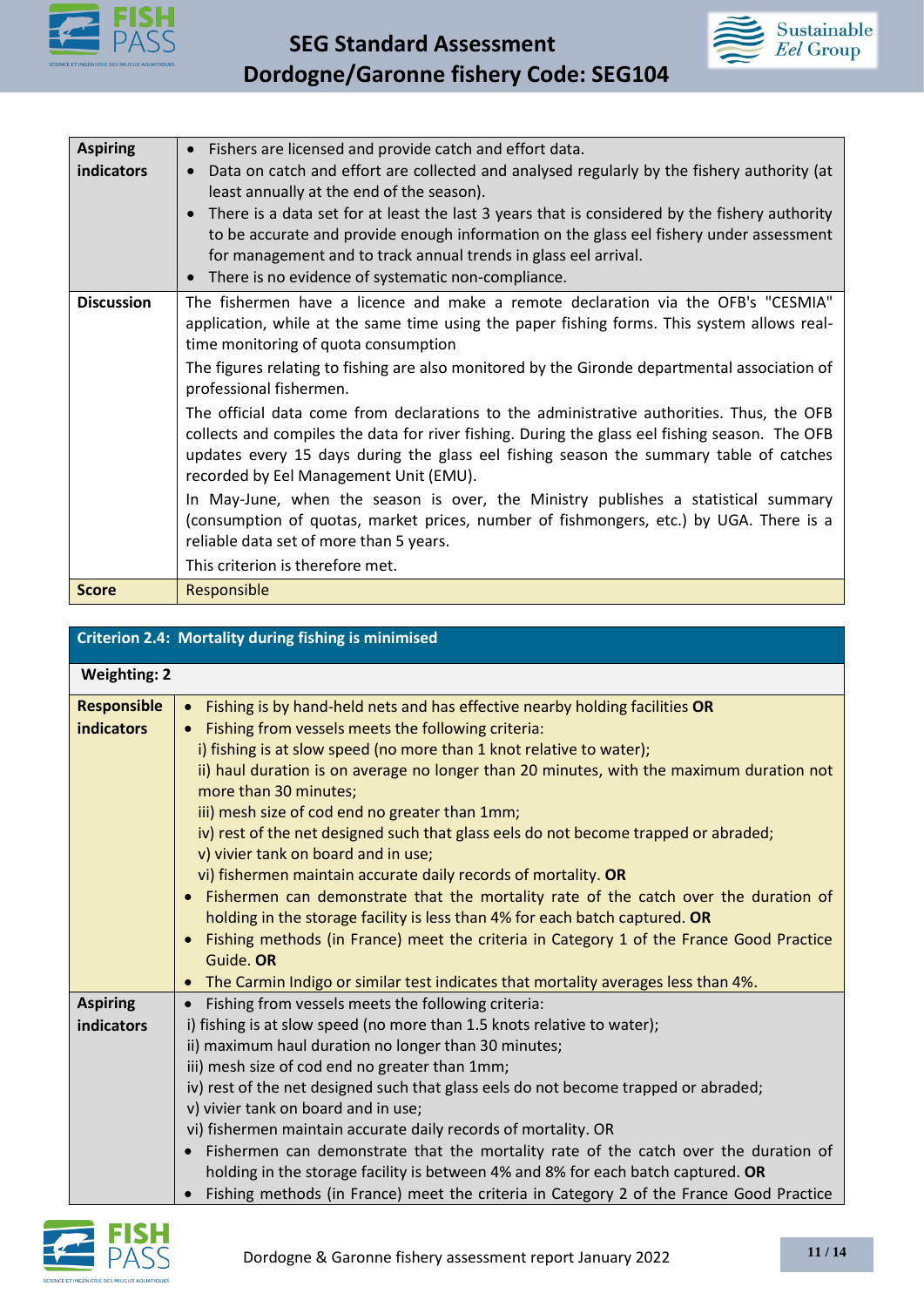



|                   | Guide. OR                                                                                                                                                                                                                                                                                            |
|-------------------|------------------------------------------------------------------------------------------------------------------------------------------------------------------------------------------------------------------------------------------------------------------------------------------------------|
|                   | The Carmin Indigo or similar test indicates that mortality averages between 4% and 8%.<br>$\bullet$                                                                                                                                                                                                  |
|                   |                                                                                                                                                                                                                                                                                                      |
| <b>Discussion</b> | The practices and gear of the four fishermen audited are fairly similar.                                                                                                                                                                                                                             |
|                   | The sieves used are identical between the sites. Namely, gear with a diameter at the<br>entrance of 120cm and the length of the net is 130cm.                                                                                                                                                        |
|                   | - The entrance is about 90-100cm long with the largest mesh size (>1mm)                                                                                                                                                                                                                              |
|                   | - The reserve which is about 30-40cm long with a mesh size of 1.2mm and therefore larger<br>than the maximum mesh size required by the SEG.                                                                                                                                                          |
|                   | It should also be noted that the gears are much shorter (130 cm) than those of the same type<br>used in the Loire (160 cm) or in Brittany (230 cm), which may result in greater pressure on<br>the glass eels. However, no glass eels were observed trapped in the fishing gear during the<br>audit. |
|                   | All vessels have a fish tank on board with sometimes a bubbling. On the fish tank, there is a<br>reject screen that allows the glass eels to pass through and quickly discard the by-catch, still<br>alive. No dead glass eels were observed on the sorting screen during the audit.                 |
|                   | The duration of the haul was low, between 6 and 8 minutes on average, depending on the<br>fishermen                                                                                                                                                                                                  |
|                   | Average speeds are higher than required by the standard, in the range of 2.4 to 3.3 knots.<br>However, these speeds are lower than what is recommended in the CNPMEM's Guide des<br>Bonnes Pratiques de France                                                                                       |
|                   | The fishermen store their glass eels in a fish tank at home. This tank is official and declared to<br>the administration. They indicate a low mortality rate of around 0.1% without it being<br>possible to verify this in a file.                                                                   |
|                   | In view of the deviations, an additional carmine blue staining test was carried out on<br>9/02/2022 for 2 of the fishermen. In total, 100 glass eels were stained, which revealed an<br>average of 8% skin lesions. This is the upper limit of the aspiring criterion.                               |
|                   | Thus, several points need to be improved, particularly concerning the equipment and the<br>monitoring of mortality during home storage.                                                                                                                                                              |
|                   | We recommend that an awareness criterion be assigned with several recommendations (part<br>5, page 4 of the document) to be applied between now and the control audit.                                                                                                                               |
| <b>Score</b>      | Aspiring                                                                                                                                                                                                                                                                                             |

# **Criterion 2.5: The fishery has negligible impacts on by-catch species**

| <b>Weighting: 1</b>                     |                                                                                                                                                                                                                                                                                                                            |
|-----------------------------------------|----------------------------------------------------------------------------------------------------------------------------------------------------------------------------------------------------------------------------------------------------------------------------------------------------------------------------|
| <b>Responsible</b><br><b>indicators</b> | • The fishery has a negligible impact on by-catch.<br>• By-catch is returned to the water alive as gently and rapidly as possible.                                                                                                                                                                                         |
| <b>Aspiring</b><br>indicators           | • The fishery has low-level impacts on by-catch.<br>• By-catch is returned to the water alive as gently and rapidly as possible.                                                                                                                                                                                           |
| <b>Discussion</b>                       | The by-catches encountered during the audit are : sand and common goby, thin lip grey<br>mullet, bleak, stickleback, bream, roach, eel, pumpkinseed sunfish, european catfish,<br>pseudorasbora, white shrimp. These species return to the water quickly and without any<br>major impacts. The criterion is therefore met. |
| <b>Score</b>                            | Responsible                                                                                                                                                                                                                                                                                                                |

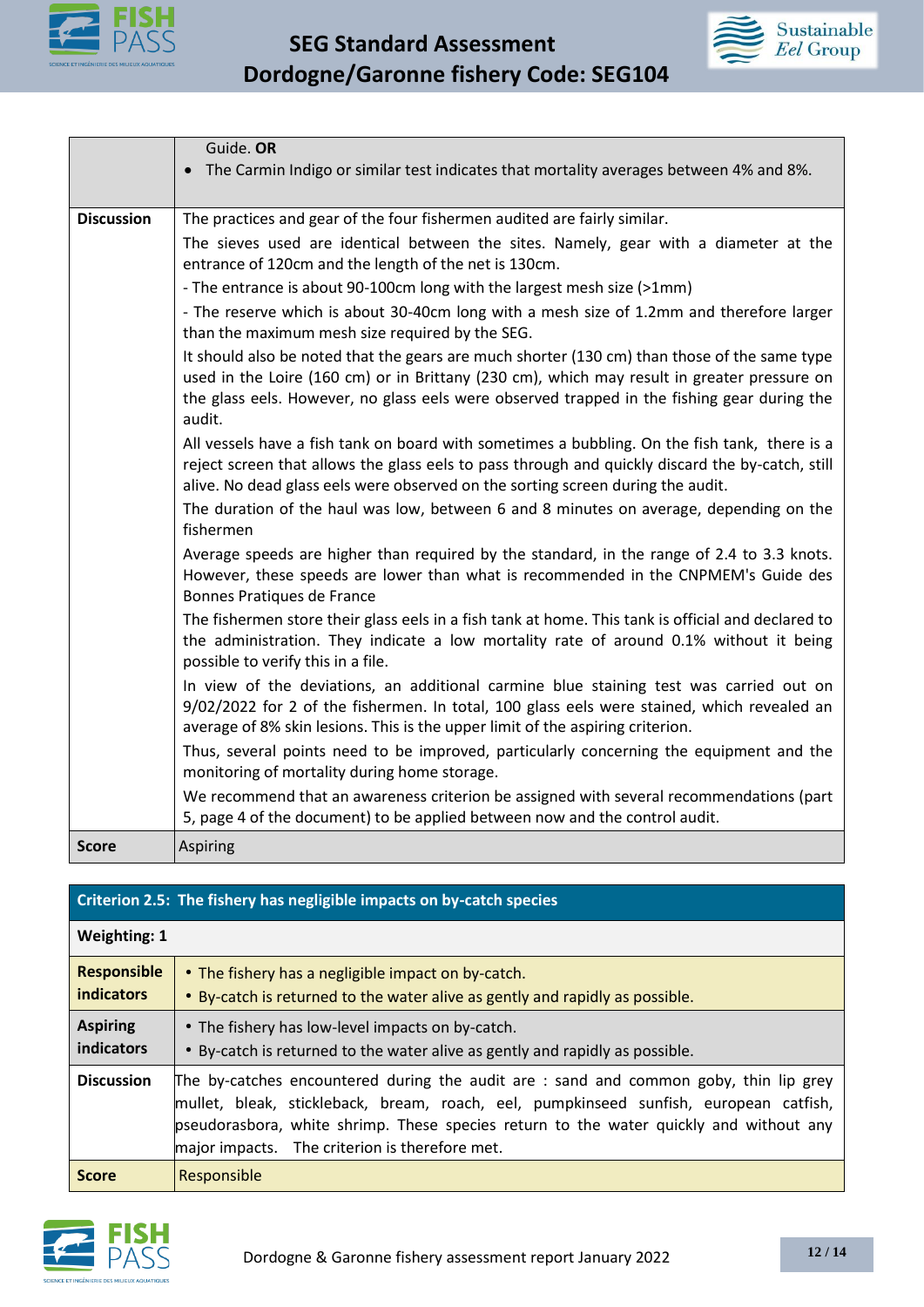



## **Criterion 2.6: The fishery has negligible impacts on rare or other protected species**

| <b>Weighting: 1</b>                     |                                                                                                                                                                                                                                                                                                                                                                                                                                                                                                                                                |  |
|-----------------------------------------|------------------------------------------------------------------------------------------------------------------------------------------------------------------------------------------------------------------------------------------------------------------------------------------------------------------------------------------------------------------------------------------------------------------------------------------------------------------------------------------------------------------------------------------------|--|
| <b>Responsible</b><br><b>indicators</b> | The fishery has no direct interactions resulting in mortality or injuries with other species that<br>are considered vulnerable, threatened, endangered or are protected under national or<br>international law.                                                                                                                                                                                                                                                                                                                                |  |
| <b>Aspiring</b><br><b>indicators</b>    | Interactions, resulting in mortality or injury, with other species that are considered<br>vulnerable, threatened, endangered, or are protected under national or international law,<br>are rare and have no overall measurable impact on the population.                                                                                                                                                                                                                                                                                       |  |
| <b>Discussion</b>                       | Two protected species were caught during the audit, elver (Anguilla Anguilla) and the<br>European bitterling (Rhodeus amarus).<br>The European bitterling, the sand goby (Pomatoschistus minutus) and the common goby<br>(Pomatoschistus microps) are also listed in Annex III of the Bern Convention. However, they<br>are listed as being of minor concern on the IUCN Red List.<br>All these species are released quickly by fishermen.<br>No other vulnerable or protected species were found on board.<br>The criterion is therefore met. |  |
| <b>Score</b>                            | Responsible                                                                                                                                                                                                                                                                                                                                                                                                                                                                                                                                    |  |

| Criterion 2.7: The fishery has negligible impacts on habitats |                                                                                                                                                                                                                                                                                    |  |  |
|---------------------------------------------------------------|------------------------------------------------------------------------------------------------------------------------------------------------------------------------------------------------------------------------------------------------------------------------------------|--|--|
| <b>Weighting: 1</b>                                           |                                                                                                                                                                                                                                                                                    |  |  |
| <b>Responsible</b><br><b>indicators</b>                       | The fishing gear does not cause any damage to the benthos.                                                                                                                                                                                                                         |  |  |
| <b>Aspiring</b><br>indicators                                 | Damage to the benthos by gear is limited or minimal.                                                                                                                                                                                                                               |  |  |
| <b>Discussion</b>                                             | The fishing technique used consists of filtering the water on the surface, without touching<br>the benthos. If the sieve touches the benthos, this will be accidental and will result in an<br>unintended loss of time and fishing efficiency.<br>This criterion is therefore met. |  |  |
| <b>Score</b>                                                  | Responsible                                                                                                                                                                                                                                                                        |  |  |

| <b>Criterion 2.8: Transport</b>         |                                                                                                                                                                                                                                                                                                                              |  |  |  |
|-----------------------------------------|------------------------------------------------------------------------------------------------------------------------------------------------------------------------------------------------------------------------------------------------------------------------------------------------------------------------------|--|--|--|
| <b>Weighting: 1</b>                     |                                                                                                                                                                                                                                                                                                                              |  |  |  |
| <b>Responsible</b><br><b>indicators</b> | The operator holds the relevant transport authorisations.<br>• There is a Transport Plan in place to minimise travel time – this meets the Transport<br>requirements for vertebrates.<br>Packing is done in a way that minimises handling, time and stress.<br>Eels are kept cool and wet with an adequate supply of oxygen. |  |  |  |
| <b>Discussion</b>                       | The fishing form filled in at the end of the trip serves as an authorisation for transport to<br>France.<br>For 3 of the 4 fishermen, the glass eels are taken out of the boat's fish tank and placed in a<br>box. This box is then transported from the boat to the truck where the catch is weighed,                       |  |  |  |